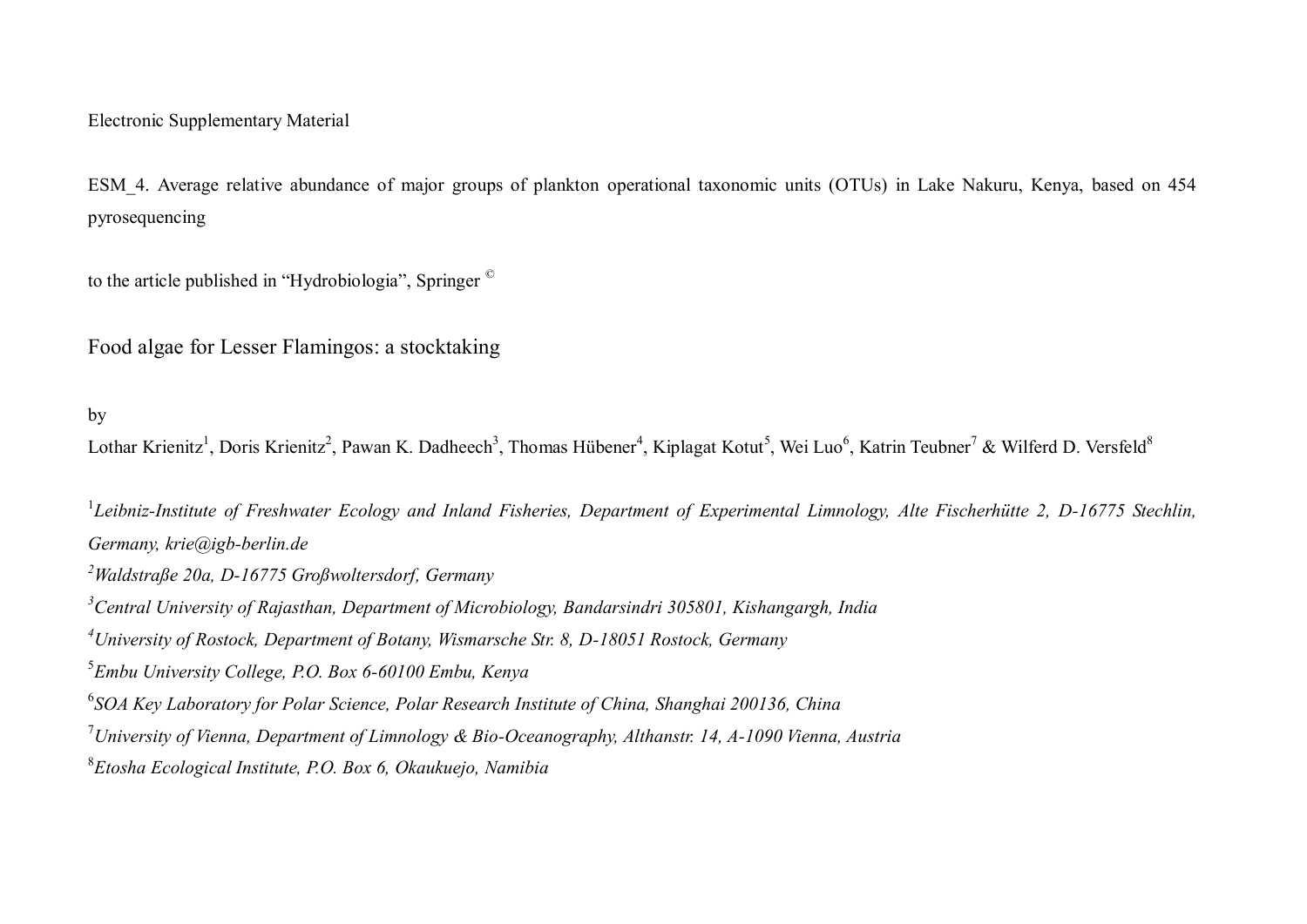| <b>Phylotypes Group</b> | Closest match taxon (Acc. No. NCBI)                                          | <b>Relative abundance</b>         | <b>Identity</b> | Origin                                                      | Reference               |
|-------------------------|------------------------------------------------------------------------------|-----------------------------------|-----------------|-------------------------------------------------------------|-------------------------|
|                         |                                                                              | (%)                               |                 |                                                             |                         |
|                         |                                                                              | (representative OTU) <sup>a</sup> |                 |                                                             |                         |
| Cyanobacteria           |                                                                              |                                   |                 |                                                             |                         |
| Synechococcales         | Cyanobium sp. JJ27STR (AM710383)                                             | $18.69 (OTU2*)$                   | 99%             | freshwater reservoir, Ceske Budejovice, Czech<br>Republic   | Unpublished             |
| Synechococcales         | Uncultured Synechococcus clone SP-B1-29 (JF428826)                           | 20.09 (OTU49*)                    | 99%             | shrimp pond sediment, India                                 | Unpublished             |
| Synechococcales         | Uncultured Synechococcus clone SP-B1-29 (JF428826)                           | $4.37 (OTU6*)$                    | 99%             | shrimp pond sediment, India                                 | Unpublished             |
| Synechococcales         | Uncultured Synechococcus sp. clone YCC98 (EF205493)                          | $2.81(OTU35*)$                    | 99%             | geothermal spring mat, Central Tibet, China                 | Lau et al. (2009)       |
| Synechococcales         | Synechococcus sp. BE0807I (FJ763789)                                         | $1.25$ (OTU 47 <sup>*</sup> )     | 97%             | eutrophic freshwater, Great Mazurian, Poland                | Jasser et al. $(2010)$  |
| Synechococcales         | Synechocystis minuscula SAG 258.80 (KM019989)                                | $6.93$ (OTU41*)                   | 99%             | Lake Nakuru, Kenya                                          | Unpublished             |
| Synechococcales         | Synechocystis sp. SAG 37.92 (KM020010)                                       | $0.30$ (OTU40*)                   | 93%             | tropical marine aquarium Scripps Institution,<br><b>USA</b> | Unpublished             |
| Synechococcales         | Leptolyngbya sp. BTA356 (KF953499)                                           | $0.36$ (OTU25*)                   | 99%             | unknown                                                     | Unpublished             |
| Synechococcales         | Haloleptolyngbya alcalis KR2005/106 (JN712770)                               | $0.30$ (OTU8*)                    | 99%             | Lake Nakuru, Kenya                                          | Dadheech et al. (2012)  |
| Chroococcales           | Geminocystis sp. 1.1 (KJ654307)                                              | $2.13$ (OTU18*)                   | 99%             | fresh wastewater canal, India                               | Unpublished             |
| Oscillatoriales         | Phormidium cf. aerugineo-coeruleum R-aq (EU196641)                           | $4.61(OTU12*)$                    | 98%             | unpublished, Czech Republic                                 | Unpublished             |
| Oscillatoriales         | Planktothricoides<br>raciborskii<br><b>NIES-207</b><br>strain<br>(NR 040858) | $0.95$ (OTU24*)                   | 99%             | Lake Kasumigaura, Ibaraki, Japan                            | Suda et al. (2002)      |
| Spirulinales            | Spirulina laxissima SAG 256.80 (KM019976)                                    | $3.04$ (OTU28*)                   | 99%             | Lake Nakuru, Kenya                                          | Unpublished             |
| Nostocales              | Uncultured Anabaenopsis sp. clone LNK (JX462679)                             | $1.46$ (OTU19*)                   | 99%             | Lake Nakuru. Kenya                                          | Krienitz et al. (2013)  |
| Nostocales              | Nodularia spumigena GSL023 (FJ546713)                                        | 8.58(OTU10*)                      | 98%             | Great Salt Lake, South Arm, USA                             | Unpublished             |
| Nostocales              | Nodularia spumigena strain HEM (AF268005)                                    | $2.61(OTU26*)$                    | 98%             | Baltic Sea, brackish                                        | Moffitt et al. (2001)   |
| Cyanobacteria           | cyanobacterium clone MEsu06cnp11D8<br>Uncultured<br>(FJ828385)               | $0.66$ (OTU27*)                   | 99%             | Lake Mendota, freshwater, USA                               | Newton et al. $(2011)$  |
| Cyanobacteria           | Uncultured<br>cyanobacterium<br>clone<br>Alchichica AQ1 2 1B 148 (JN825308)  | $0.38$ (OTU37*)                   | 96%             | Lake Alchichica, alkaline, Mexico                           | Couradeau et al. (2011) |
| Cyanobacteria           | cyanobacterium<br>91251007<br>Uncultured<br>clone:<br>(AB935900)             | $0.41$ (OTU31*)                   | 98%             | Lake Hachiro-ko, Akita, Japan                               | Okano et al. (2015)     |
| Cyanobacteria           | cyanobacteriaum clone 5-31 EH 287<br>Uncultured<br>(HQ724806)                | $0.37$ (OTU46*)                   | 98%             | Erhai Lake, China                                           | Unpublished             |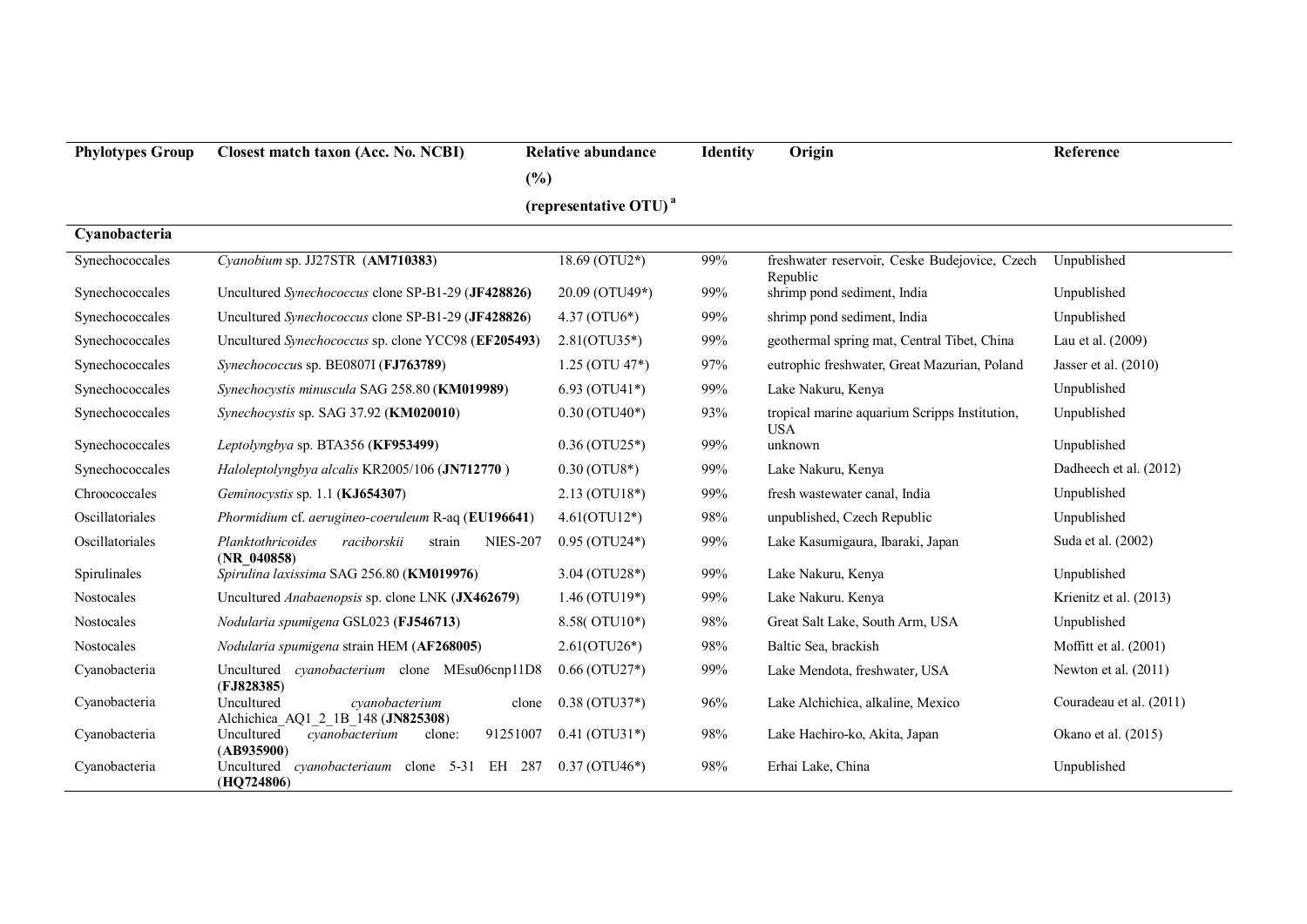| <b>Algae</b>      |                                                   |                              |     |                                   |                           |
|-------------------|---------------------------------------------------|------------------------------|-----|-----------------------------------|---------------------------|
| Haptophyta        | Plastid Isochrysis sp. SAG 927-2 (X75518)         | 11.39 (OTU44*)               | 99% | Strain SAG 927-2                  | Unpublished               |
| Eustigmatophyceae | Plastid Nannochloropsis limnetica (KC598089)      | $11.30 (OTU50*)$             | 99% | Strain CCMP505                    | Wei et al. (2013)         |
| Chlorophyta       | Plastid Picochlorum sp. UMPCCC 1108 (KM218890)    | $0.21$ (OTU43 <sup>*</sup> ) | 99% | commercial evaporated sea salts   | Unpublished               |
| Bacillariophyceae | Anomoeoneis sphaerophora strain FD160 (KJ011612)  | 27.37 (OTU29)                | 96% | Strain FD160                      | Nakov et al. (2014)       |
| Dinophyta         | Uncultured alveolate clone NKS106 (JX296581)      | 16.10 (OTU57)                | 98% | Lake Nakuru, Kenya                | Luo et al. $(2013)$       |
| (Alveolate)?      | Uncultured eukaryote clone KRL01E37 (JN090897)    | 0.31 (OTU80)                 | 98% | Lake Karla, Greece                | Oikonomou et al. (2012)   |
| Metazoa           |                                                   |                              |     |                                   |                           |
| Rotifera          | Brachionus plicatilis (U49911)                    | 25.76 (OTU124)               | 99% | $\sim$                            | Aguinaldo et al. (1997)   |
| Rotifera          | Ptygura libera (DQ297689)                         | 18.75 (OTU99)                | 97% | $\overline{\phantom{a}}$          | Sorensen & Giribet (2006) |
| Rotifera          | Notommata allantois (DQ297710)                    | 6.84 (OTU52)                 | 98% | $\overline{\phantom{a}}$          | Sorensen & Giribet (2006) |
| Rotifera          | Filinia longiseta (DQ079914)                      | 1.14 (OTU68)                 | 97% | $\sim$                            | Sorensen et al. (2006)    |
| Rotifera          | Euchlanis alata (DQ079915)                        | $0.89$ (OTU1)                | 98% | $\overline{\phantom{a}}$          | Sorensen et al. (2006)    |
| Rotifera          | Uncultured bdelloid rotifer clone G07 Rot T3T6    | 3.51 (OTU22)                 | 98% | Niwot Ridge Talus soil from T3T6, | Robeson et al. (2009)     |
|                   | (GQ922334)                                        |                              |     | Colorado, USA                     |                           |
| Chaetonotidae     | Chaetonotus polyspinosus voucher TK215 (JQ798586) | 5.88 (OTU97)                 | 98% | <b>Brazil</b>                     | Kanneby et al. (2013)     |
| Cercozoa          | Uncultured eukaryote clone KRL03E11 (KC315810)    | $0.74$ (OTU125)              | 98% | Lake Karla, Greece                | Nikouli et al. (2013)     |
| Cercozoa          | Uncultured isolate DB-2703-5 (EU567262)           | $0.67$ (OTU123)              | 93% | Rhizobium                         | Bass et al. (2009)        |
| Nematoda          | Nematoda environmental clone NEMAG25 (KF147667)   | 3.14 (OTU43)                 | 88% | Agarbadi, west coast, India       | Unpublished               |
| Crustacea         | Cancrincola plumipes (L81938)                     | $0.52$ (OTU13)               | 97% | $\sim$                            | Spears et al. (1997)      |
|                   |                                                   |                              |     |                                   |                           |

(Total reads of Cyanobacteria = 42641, total reads of microbial eukaryotes = 19656 )

**<sup>a</sup>** The relative abundance of each representative OTU was determined from Cyanobacteria and Eukaryotes respectively. In order to distinguish two libraries, we marked the OTU from Cyanobacteria library with '\*' in the table.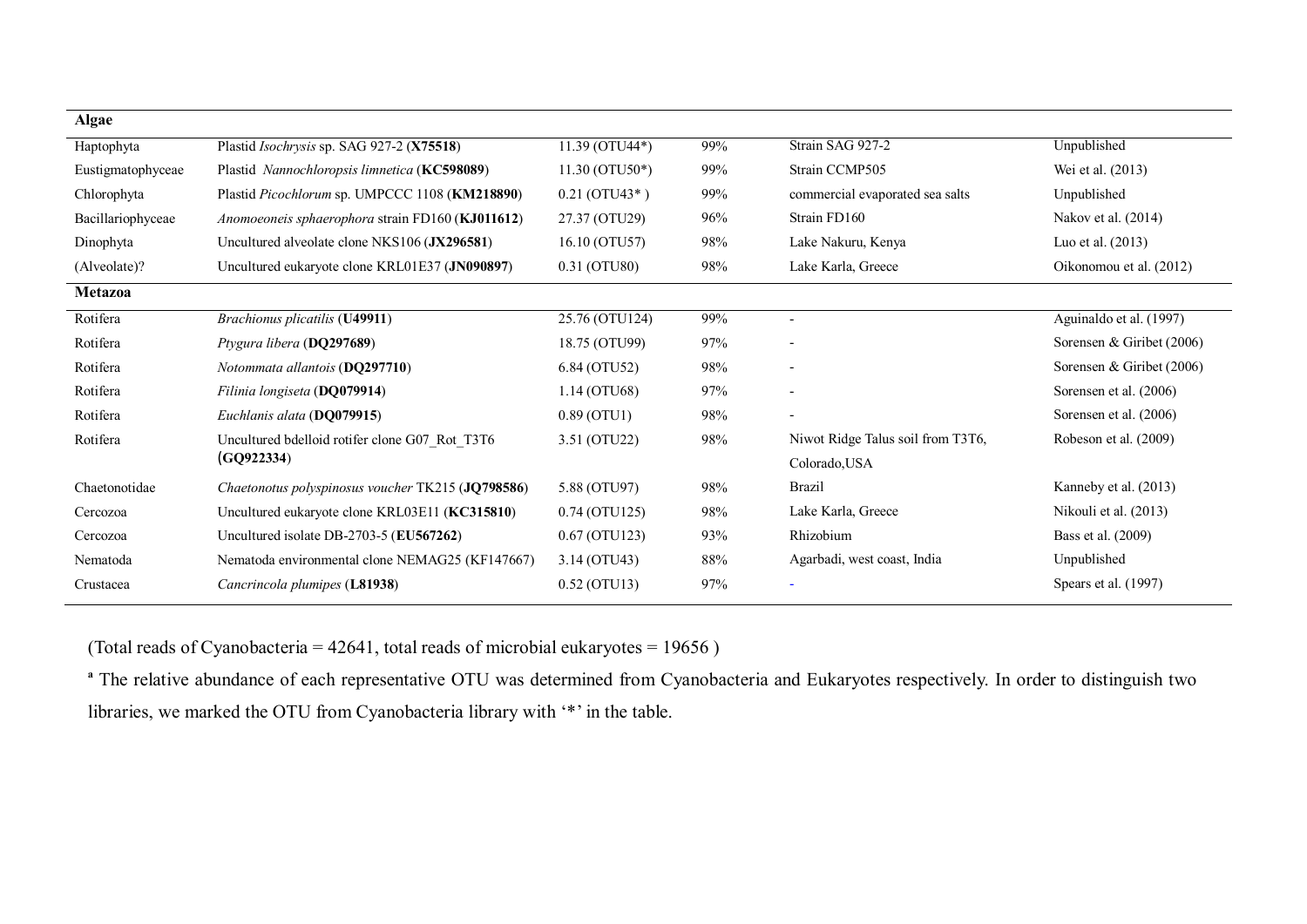### **Materials and Methods**

#### **PCR and pyrosequencing**

The filters were mechanically sliced into small pieces and rinsed with cell lyses-buffer AP1 (Qiagen GmbH, Hilden, Germany). Cells were disrupted with the help of glass beads (Carl Roth GmbH, Karlsruhe, Germany; 0.7 mm) in the Tissuelyser II (Qiagen GmbH, Hilden, Germany). Genomic DNA was extracted using the DNeasy Plant Mini Kit (Qiagen GmbH, Hilden, Germany) following the instructions given by the manufacturer.

Polymerase chain reactions (PCR) were performed using primers with barcode flanking the hypervariable V4 region of the 18S rRNA gene: 3NDf (Cavalier-Smith et al. 2009) with the reverse primer V4\_euk\_R2 (Bråte et al. 2010). PCRs were conducted in 20-μL reactions with 0.2 μM each of the primers,  $\sim$ 10 ng of template DNA,  $1 \times PCR$  buffer, and 2.5 U of Pfu DNA Polymerase (Promega, USA). The amplification program consisted of an initial denaturation step at 95 °C for 2 min s, followed by 30 cycles of 95 °C for 30 s, 55°C for 30 s, and 72 °C for 30 s, and a final extension of 72 °C for 5 min.

A nested PCR approach was used for the amplification of 16S rRNA gene fragments from the cyanobacterial genomic DNA present in samples. This technique has greater specificity than regular PCR (Zwart et al. 2005). A low number of PCR cycles (20) were used to avoid biased amplification of the 16S rRNA gene fragment. For the first PCR, the primers CYA106F (Nübel et al. 1997; Li et al. 2001) and R4R (Li et al. 2001) were used to selectively amplify long fragments of cyanobacterial 16S rRNA genes from the samples as described previously (Ballot et al. 2004). For the second PCR, tagged 454-pyrosequencing fusion primers, forward CYA359F and reverse primer CYA781R (Nübel et al. 1997) were used. The following PCR protocol was employed for amplification of the V3-V4 region of the 16S rRNA gene: an initial denaturation at 94 °C for 3 min, followed by 19 cycles at 94 °C for 1 min, 55 °C for 45s and 72 °C for 1 min, followed by a final extension of 5 min at 72 °C.

All PCR products were pooled and purified using the DNA gel extraction kit (Axygen, Hangzhou, China). The DNA concentration of each PCR product was determined using a QuantiFluor™ -ST PicoGreen double-stranded DNA assay (Promega, USA) and was quality controlled on a TBS-380 Mini-Fluorometer (Turner Biosystems, Sunnyvale, CA, USA). Finally, amplicons of all samples were pooled in equimolar concentrations. Amplification and sequencing on the Roche Genome Sequencer  $FLX +$  were done according to the Roche GS FLX+ Sequencing Method Manual\_XLR70 kit (Roche Diagnostics GmbH).

## **Diversity and community structure analyses**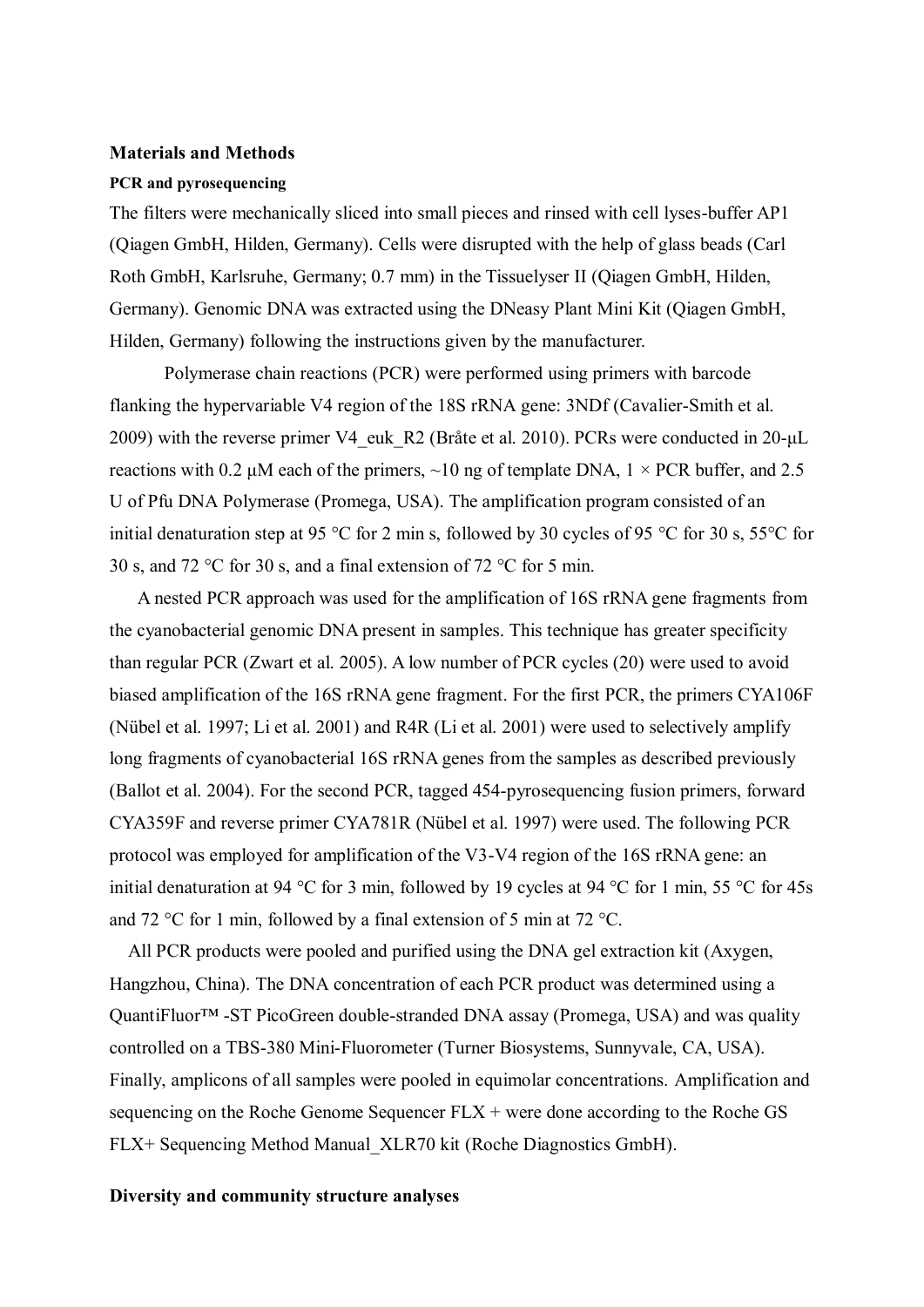Analysis of sequences were operated by Usearch (version 7.1

http://drive5.com/uparse/) in this study. Previous studies described sources of errors in 454 sequencing runs. Hence, barcodes and primer sites were removed, and the valid reads should comply with the following rules: each pyrosequencing read containing a primer sequence should be  $\geq$ 200 bp in length, must have no ambiguous bases, must match the primer and one of the used barcode sequences, and should present at least an 80 % match to a previously determined SSU rRNA gene sequence. Poor-quality sequences and suspected chimeras were checked by using BLAST with sequence segments separately, and then using the Chimera check program UCHIME (http://drive5.com/usearch/manual/uchime\_algo.html). Singletons were deleted. Tag sequences found in this study were deposited at the NCBI under the accession number SRP064229.

In order to determine OTUs, SILVA database (Release 119: http://www.arb-silva.de) which contained high quality SSU rRNA genes was chosen as templates to cyanobacteria, and Unite (Release 6.0 http://unite.ut.ee/index.php) was chosen to microbial eukaryotes. Sequences were clustered into operational taxonomic units (OTUs) defined by 97 % similarity. We randomly picked 19,656 eukaryotic sequencing reads and 42,641 cyanobacteria sequencing reads from Lake Nakuru. Sequence reads with an average of 409 bps (eukaryotes) and 426 bps (cyanobacteria) were generated after trimming of the primer sequences from the beginning and end of the raw data. A total 91 OTUs of eukaryotes and 44 OTUs of cyanobacteria were determined according to following estimates:

| <b>Lake Nakuru</b> | Reads OTU | ace | chao | coverage | shannon | simpson                                                                                                   |
|--------------------|-----------|-----|------|----------|---------|-----------------------------------------------------------------------------------------------------------|
|                    |           |     |      |          |         | Cyanobacteria 42641 44 44 44 1.000000 2.52 0.1195<br>(44,44) (44,44) 1.000000 (2.51,2.53) (0.1181,0.1209) |
|                    |           |     |      |          |         | Eukaryotes 19656 91 93 93 0.999746 2.51 0.1405<br>(91,99) (91,103) 0.999746 (2.49,2.53) (0.1379,0.1431)   |

Comparison of the estimated OTU richness and diversity indices of the 16S rRNA and 18S rRNA gene libraries for clustering at 97% (3%) identity, as obtained from the pyrosequencing analysis in Lake Nakuru.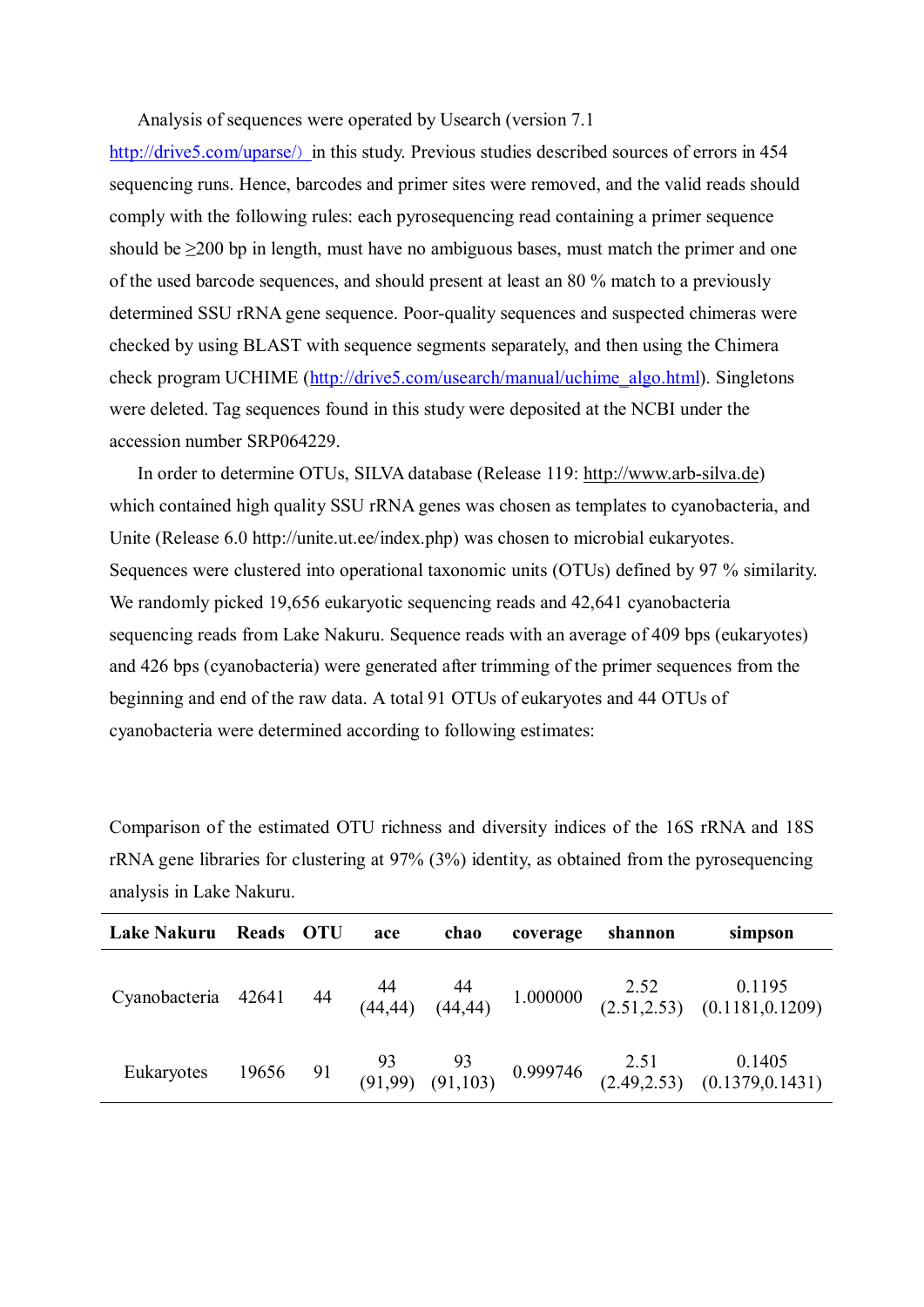## **References**

Aguinaldo AM, Turbeville JM, Linford LS, Rivera MC,Garey JR, Raff RA and Lake JA (1997) Evidence for a clade of nematodes, arthropods and other moulting animals. Nature 387 (6632):489-493

Ballot A, Dadheech PK, Krienitz L (2004) Phylogenetic relationship of *Arthrospira*, *Phormidium* and *Spirulina* strains from Kenyan and Indian waterbodies. Algol Stud 113:37-56

- Bass D, Chao EE, Nikolaev S, Yabuki A, Ishida K, Berney C, Pakzad U, Wylezich C, Cavalier-Smith T (2009) Phylogeny of novel naked filose and reticulose Cercozoa: *Granofilosea* cl. n. and *Proteomyxidea* revised. Protist 160:75-109
- Bråte J, Logares R, Berney C, Ree DK, Klaveness D, Jakobsen KS, Shalchian-Tabrizi1 K, (2010b) Freshwater Perkinsea and marine-freshwater colonizations revealed by pyrosequencing and phylogeny of environmental rDNA. ISME J 4:1144–1153
- Cavalier-Smith T, Lewis R, Chao EE, Oates B, Bass D (2009) *Helkesimastix marina* n. sp. (Cercozoa: *Sainouroidea superfam*. n.) a Gliding zooflagellate of novel ultrastructure and unusual ciliary behaviour. Protist 160:452–479
- Couradeau E, Benzerara K, Moreira D, Gerard E, Kazmierczak J, Tavera R, Lopez-Garcia P (2011) Prokaryotic and eukaryotic community structure in field and cultured microbialites from the alkaline lake Alchichica (Mexico). PLoS ONE 6, E28767
- Jasser I, Karnkowska-Ishikawa A, Kozlowska E, Krolicka A, Lukomska-Kowalczyk M (2010) Composition of picocyanobacteria community in the Great Mazurian Lakes: isolation of phycoerythrin-rich and phycocyanin-rich ecotypes from the system-comparison of two methods. Pol J Microbiol 59:21-31
- Kanneby T, Todaro MA. Jondelius U (2013) Phylogeny of Chaetonotidae and other Paucitubulatina (Gastrotricha: Chaetonotida) and the colonization of aquatic ecosystems. Zool Scr 42:88-105
- Krienitz L, Dadheech PK, Kotut K (2013) Mass developments of the cyanobacteria *Anabaenopsis* and *Cyanospira* (Nostocales) in the soda lakes of Kenya: ecological and systematic implications. Hydrobiologia 703:79-93
- Lau MC, Aitchison JC, Pointing SB (2009) Bacterial community composition in thermophilic microbial mats from five hot springs in central Tibet. Extremophiles 13:139-149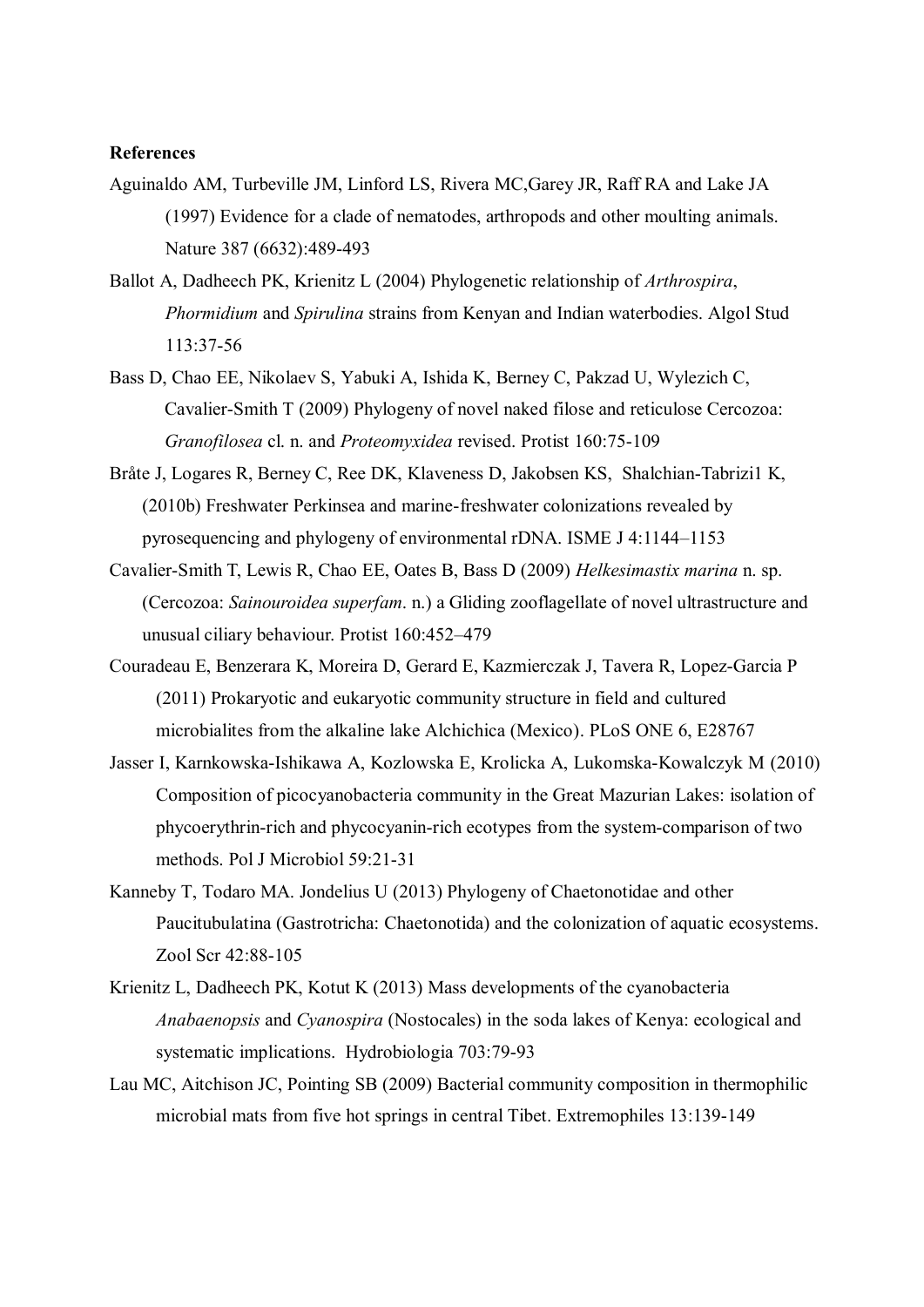- Li RH, Debella HJ, Carmichael WW (2001) Isolates identifiable as *Arthrospira maxima* and *Arthrospira fusiformis* (Oscillatoriales, Cyanobacteria) appear identical on the basis of a morphological studiy in culture and 16S rRNA gene sequences. Phycologia 40:367-371
- Moffitt MC, Blackburn SI, Neilan BA (2001) rRNA sequences reflect the ecophysiology and define the toxic cyanobacteria of the genus *Nodularia*. Int J Syst Evol Microbiol 51:505-512
- Nakov T, Ruck EC, Galachyants Y, Spaulding SA, Theriot EC (2014) Molecular phylogeny of the Cymbellales (Bacillariophyceae, Heterokontophyta) with a comparison of models for accommodating rate variation across sites. Phycologia 53:359-373
- Newton RJ, McMahon KD (2011) Seasonal differences in bacterial community composition following nutrient additions in a eutrophic lake. Environ Microbiol 13:887-899
- Nikouli E, Kormas KA, Berillis P, Karayanni H, Moustaka-Gouni M (2013) Harmful and parasitic unicellular eukaryotes persist in a shallow lake under reconstruction (L. Karla, Greece). Hydrobiologia 718:73-83
- Nübel U, Garcia-Pichel F, Muyzer G (1997) PCR primers to amplify 16S rRNA genes from cyanobacteria. Appl Environ Microbiol 63:3327-3332
- Oikonomou A, Katsiapi M, Karayanni H, Moustaka-Gouni M, Kormas KA (2012) Plankton microorganisms coinciding with two consecutive mass fish kills in a newly reconstructed lake. ScientificWorldJournal 2012:504135
- Okano K, Suzuki E, Ohta S, Miyata N, TaniY, Ozaki Y (2015) Seasonal changes in cyanotoxin microcystin and toxic cyanobacteria in Lake Hachiro. J Jpn Soc Water Environ 38:23-30
- Robeson MS II, Costello EK, Freeman KR, Whiting J, Adams B, Martin AP Schmidt SK (2009) Environmental DNA sequencing primers for eutardigrades and bdelloid rotifers. BMC Ecol 9:25
- Sorensen MV, Giribet GA (2006) modern approach to rotiferan phylogeny: combining morphological and molecular data. Mol Phyl Evol 40: 585-608
- Sorensen MV, Sterrer W, Giribet G (2006) Gnathostomulid phylogeny inferred from a combined approach of four molecular loci and morphology Cladistics 22 (1): 32-58
- Spears T, Abele LG (1997) Crustacean phylogeny inferred from 18S rDNA. In: Fortey RA, Thomas RH (Eds.) Arthropod Relationships: 169-187; Chapman Hall
- Suda S, Watanabe MM, Otsuka S, Mahakahant A, Yongmanitchai W, Nopartnaraporn N, Liu Y, Day JG (2002)Taxonomic revision of water-bloom-forming species of oscillatorioid cyanobacteria. Int J Syst Evol Microbiol 52:1577-1595